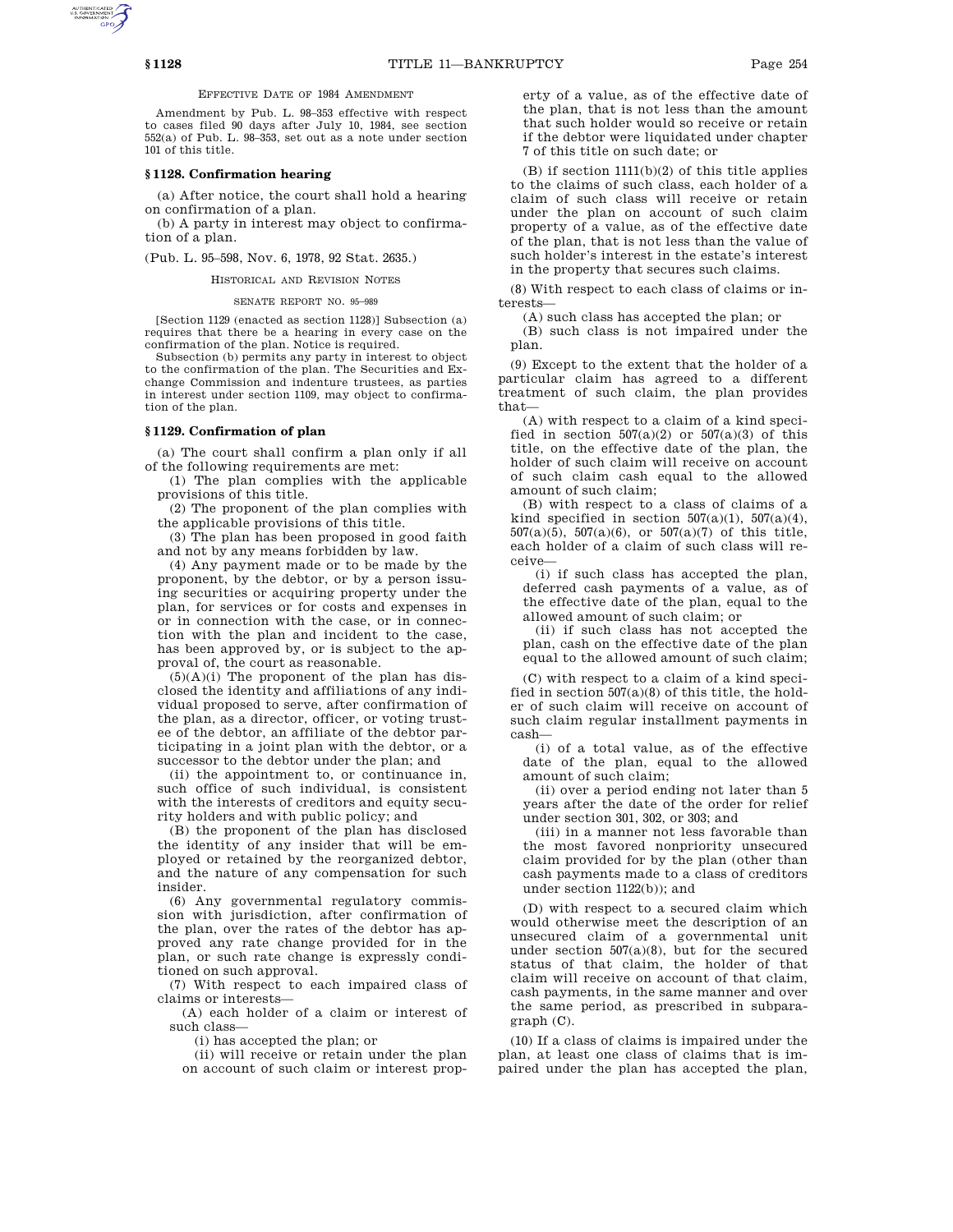determined without including any acceptance of the plan by any insider.

(11) Confirmation of the plan is not likely to be followed by the liquidation, or the need for further financial reorganization, of the debtor or any successor to the debtor under the plan, unless such liquidation or reorganization is proposed in the plan.

(12) All fees payable under section 1930 of title 28, as determined by the court at the hearing on confirmation of the plan, have been paid or the plan provides for the payment of all such fees on the effective date of the plan.

(13) The plan provides for the continuation after its effective date of payment of all retiree benefits, as that term is defined in section 1114 of this title, at the level established pursuant to subsection  $(e)(1)(B)$  or  $(g)$  of section 1114 of this title, at any time prior to confirmation of the plan, for the duration of the period the debtor has obligated itself to provide such benefits.

(14) If the debtor is required by a judicial or administrative order, or by statute, to pay a domestic support obligation, the debtor has paid all amounts payable under such order or such statute for such obligation that first become payable after the date of the filing of the petition.

(15) In a case in which the debtor is an individual and in which the holder of an allowed unsecured claim objects to the confirmation of the plan—

(A) the value, as of the effective date of the plan, of the property to be distributed under the plan on account of such claim is not less than the amount of such claim; or

(B) the value of the property to be distributed under the plan is not less than the projected disposable income of the debtor (as defined in section 1325(b)(2)) to be received during the 5-year period beginning on the date that the first payment is due under the plan, or during the period for which the plan provides payments, whichever is longer.

(16) All transfers of property under the plan shall be made in accordance with any applicable provisions of nonbankruptcy law that govern the transfer of property by a corporation or trust that is not a moneyed, business, or commercial corporation or trust.

(b)(1) Notwithstanding section 510(a) of this title, if all of the applicable requirements of subsection (a) of this section other than paragraph (8) are met with respect to a plan, the court, on request of the proponent of the plan, shall confirm the plan notwithstanding the requirements of such paragraph if the plan does not discriminate unfairly, and is fair and equitable, with respect to each class of claims or interests that is impaired under, and has not accepted, the plan.

(2) For the purpose of this subsection, the condition that a plan be fair and equitable with respect to a class includes the following requirements:

(A) With respect to a class of secured claims, the plan provides—

(i)(I) that the holders of such claims retain the liens securing such claims, whether the property subject to such liens is retained by the debtor or transferred to another entity, to the extent of the allowed amount of such claims; and

(II) that each holder of a claim of such class receive on account of such claim deferred cash payments totaling at least the allowed amount of such claim, of a value, as of the effective date of the plan, of at least the value of such holder's interest in the estate's interest in such property;

(ii) for the sale, subject to section 363(k) of this title, of any property that is subject to the liens securing such claims, free and clear of such liens, with such liens to attach to the proceeds of such sale, and the treatment of such liens on proceeds under clause (i) or (iii) of this subparagraph; or

(iii) for the realization by such holders of the indubitable equivalent of such claims.

(B) With respect to a class of unsecured claims—

(i) the plan provides that each holder of a claim of such class receive or retain on account of such claim property of a value, as of the effective date of the plan, equal to the allowed amount of such claim; or

(ii) the holder of any claim or interest that is junior to the claims of such class will not receive or retain under the plan on account of such junior claim or interest any property, except that in a case in which the debtor is an individual, the debtor may retain property included in the estate under section 1115, subject to the requirements of subsection (a)(14) of this section.

(C) With respect to a class of interests—

(i) the plan provides that each holder of an interest of such class receive or retain on account of such interest property of a value, as of the effective date of the plan, equal to the greatest of the allowed amount of any fixed liquidation preference to which such holder is entitled, any fixed redemption price to which such holder is entitled, or the value of such interest; or

(ii) the holder of any interest that is junior to the interests of such class will not receive or retain under the plan on account of such junior interest any property.

(c) Notwithstanding subsections (a) and (b) of this section and except as provided in section 1127(b) of this title, the court may confirm only one plan, unless the order of confirmation in the case has been revoked under section 1144 of this title. If the requirements of subsections (a) and (b) of this section are met with respect to more than one plan, the court shall consider the preferences of creditors and equity security holders in determining which plan to confirm.

(d) Notwithstanding any other provision of this section, on request of a party in interest that is a governmental unit, the court may not confirm a plan if the principal purpose of the plan is the avoidance of taxes or the avoidance of the application of section 5 of the Securities Act of 1933. In any hearing under this subsection, the governmental unit has the burden of proof on the issue of avoidance.

(e) In a small business case, the court shall confirm a plan that complies with the applicable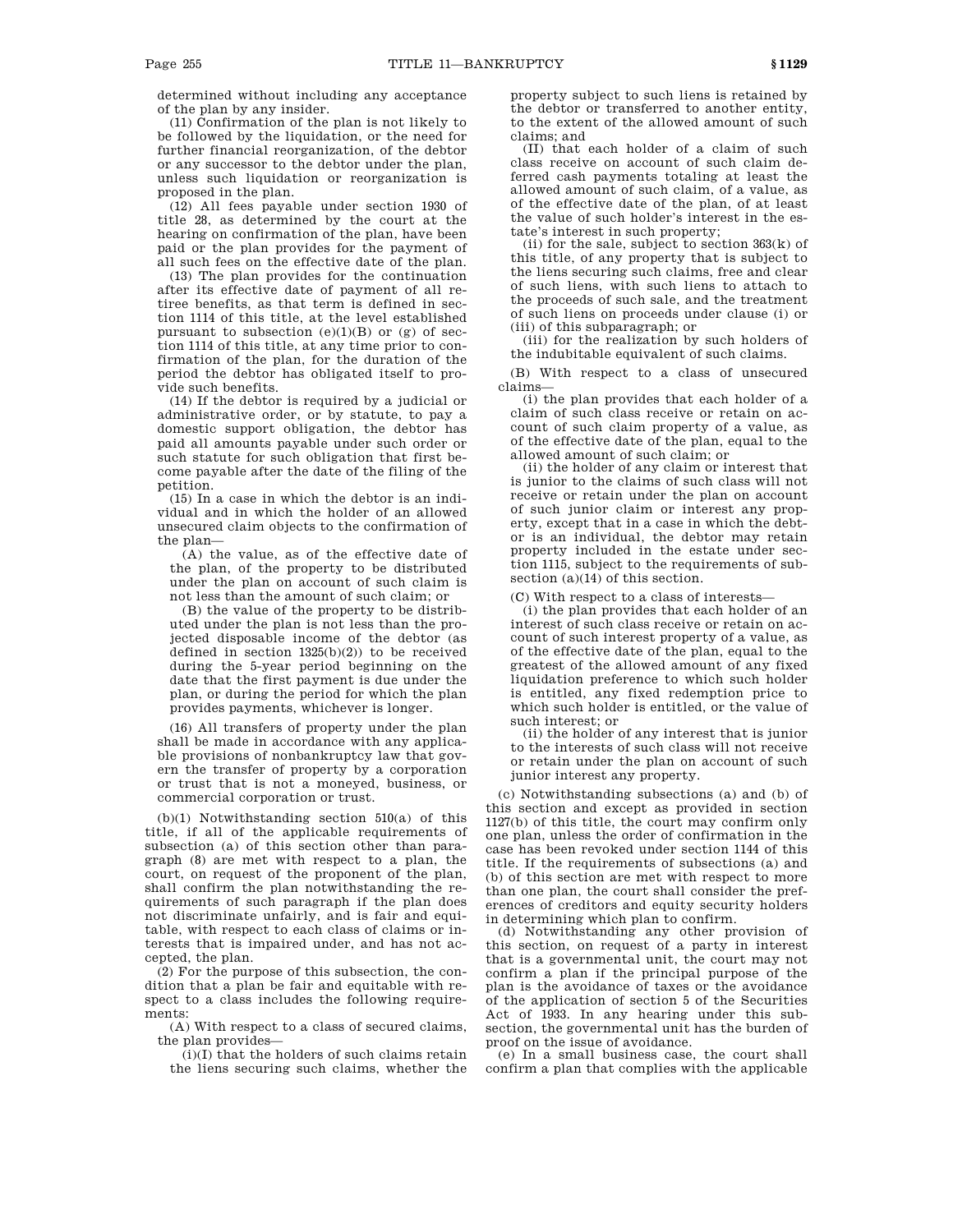provisions of this title and that is filed in accordance with section 1121(e) not later than 45 days after the plan is filed unless the time for confirmation is extended in accordance with section 1121(e)(3).

(Pub. L. 95–598, Nov. 6, 1978, 92 Stat. 2635; Pub. L. 98–353, title III, §512, July 10, 1984, 98 Stat. 386; Pub. L. 99–554, title II, §§225, 283(v), Oct. 27, 1986, 100 Stat. 3102, 3118; Pub. L. 100–334, §2(b), June 16, 1988, 102 Stat. 613; Pub. L. 103–394, title III, §304(h)(7), title V, §501(d)(32), Oct. 22, 1994, 108 Stat. 4134, 4146; Pub. L. 109–8, title II, §213(1), title III, §321(c), title IV, §438, title VII, §710, title XII, §1221(b), title XV, §1502(a)(8), Apr. 20, 2005, 119 Stat. 52, 95, 113, 127, 196, 216; Pub. L. 111–327, §2(a)(35), Dec. 22, 2010, 124 Stat. 3561.)

# HISTORICAL AND REVISION NOTES

### LEGISLATIVE STATEMENTS

Section 1129 of the House amendment relates to confirmation of a plan in a case under chapter 11. Section 1129(a)(3) of the House amendment adopts the position taken in the Senate amendment and section 1129(a)(5) takes the position adopted in the House bill. Section 1129(a)(7) adopts the position taken in the House bill in order to insure that the dissenting members of an accepting class will receive at least what they would otherwise receive under the best interest of creditors test; it also requires that even the members of a class that has rejected the plan be protected by the best interest of creditors test for those rare cramdown cases where a class of creditors would receive more on liquidation than under reorganization of the debtor. Section  $1129(a)(7)(C)$  is discussed in connection with section 1129(b) and section 1111(b). Section 1129(a)(8) of the House amendment adopts the provision taken in the House bill which permits confirmation of a plan as to a particular class without resort to the fair and equitable test if the class has accepted a plan or is unimpaired under the plan.

Section  $1129(a)(9)$  represents a compromise between  $\bf a$ similar provision contained in the House bill and the Senate amendment. Under subparagraph (A) claims entitled to priority under section  $507(a)(1)$  or (2) are entitled to receive cash on the effective date of the plan equal to the amount of the claim. Under subparagraph (B) claims entitled to priority under section 507(a)(3), (4), or (5), are entitled to receive deferred cash payments of a present value as of the effective date of the plan equal to the amount of the claims if the class has accepted the plan or cash payments on the effective date of the plan otherwise. Tax claims entitled to priority under section 507(a)(6) of different governmental units may not be contained in one class although all claims of one such unit may be combined and such unit may be required to take deferred cash payments over a period not to exceed 6 years after the date of assessment of the tax with the present value equal to the amount of the claim.

Section  $1129(a)(10)$  is derived from section  $1130(a)(12)$ of the Senate amendment.

Section 1129(b) is new. Together with section 1111(b) and section  $1129(a)(7)(C)$ , this section provides when a plan may be confirmed, notwithstanding the failure of an impaired class to accept the plan under section 1129(a)(8). Before discussing section 1129(b) an understanding of section 1111(b) is necessary. Section  $1111(b)(1)$ , the general rule that a secured claim is to be treated as a recourse claim in chapter 11 whether or not the claim is nonrecourse by agreement or applicable law. This preferred status for a nonrecourse loan terminates if the property securing the loan is sold under section 363 or is to be sold under the plan.

The preferred status also terminates if the class of which the secured claim is a part elects application of section 1111(b)(2). Section 1111(b)(2) provides that an allowed claim is a secured claim to the full extent the claim is allowed rather than to the extent of the collateral as under section 506(a). A class may elect application of paragraph (2) only if the security is not of inconsequential value and, if the creditor is a recourse creditor, the collateral is not sold under section 363 or to be sold under the plan. Sale of property under section 363 or under the plan is excluded from treatment under section 1111(b) because of the secured party's right to bid in the full amount of his allowed claim at any sale of collateral under section 363(k) of the House amendment.

As previously noted, section 1129(b) sets forth a standard by which a plan may be confirmed notwithstanding the failure of an impaired class to accept the plan.

Paragraph (1) makes clear that this alternative confirmation standard, referred to as ''cram down,'' will be called into play only on the request of the proponent of the plan. Under this cramdown test, the court must confirm the plan if the plan does not discriminate unfairly, and is ''fair and equitable,'' with respect to each class of claims or interests that is impaired under, and has not accepted, the plan. The requirement of the House bill that a plan not ''discriminate unfairly'' with respect to a class is included for clarity; the language in the House report interpreting that requirement, in the context of subordinated debentures, applies equally under the requirements of section 1129(b)(1) of the House amendment.

Although many of the factors interpreting ''fair and equitable'' are specified in paragraph (2), others, which were explicated in the description of section 1129(b) in the House report, were omitted from the House amendment to avoid statutory complexity and because they would undoubtedly be found by a court to be fundamental to ''fair and equitable'' treatment of a dissenting class. For example, a dissenting class should be assured that no senior class receives more than 100 percent of the amount of its claims. While that requirement was explicitly included in the House bill, the deletion is intended to be one of style and not one of substance.

Paragraph (2) provides guidelines for a court to determine whether a plan is fair and equitable with respect to a dissenting class. It must be emphasized that the fair and equitable requirement applies only with respect to dissenting classes. Therefore, unlike the fair and equitable rule contained in chapter X [chapter 10 of former title 11] and section 77 of the Bankruptcy Act  $[section 205 of former title 111 under section 1129(b)(2)].$ senior accepting classes are permitted to give up value to junior classes as long as no dissenting intervening class receives less than the amount of its claims in full. If there is no dissenting intervening class and the only dissent is from a class junior to the class to which value have been given up, then the plan may still be fair and equitable with respect to the dissenting class, as long as no class senior to the dissenting class has received more than 100 percent of the amount of its claims.

Paragraph (2) contains three subparagraphs, each of which applies to a particular kind of class of claims or interests that is impaired and has not accepted the plan. Subparagraph (A) applies when a class of secured claims is impaired and has not accepted the plan. The provision applies whether or not section 1111(b) applies. The plan may be crammed down notwithstanding the dissent of a secured class only if the plan complies with  $\emph{clause}$  (i), (ii), or (iii).

Clause (i) permits cramdown if the dissenting class of secured claims will retain its lien on the property whether the property is retained by the debtor or transferred. It should be noted that the lien secures the allowed secured claim held by such holder. The meaning of ''allowed secured claim'' will vary depending on whether section 1111(b)(2) applies to such class.

If section 1111(b)(2) applies then the ''electing'' class is entitled to have the entire allowed amount of the debt related to such property secured by a lien even if the value of the collateral is less than the amount of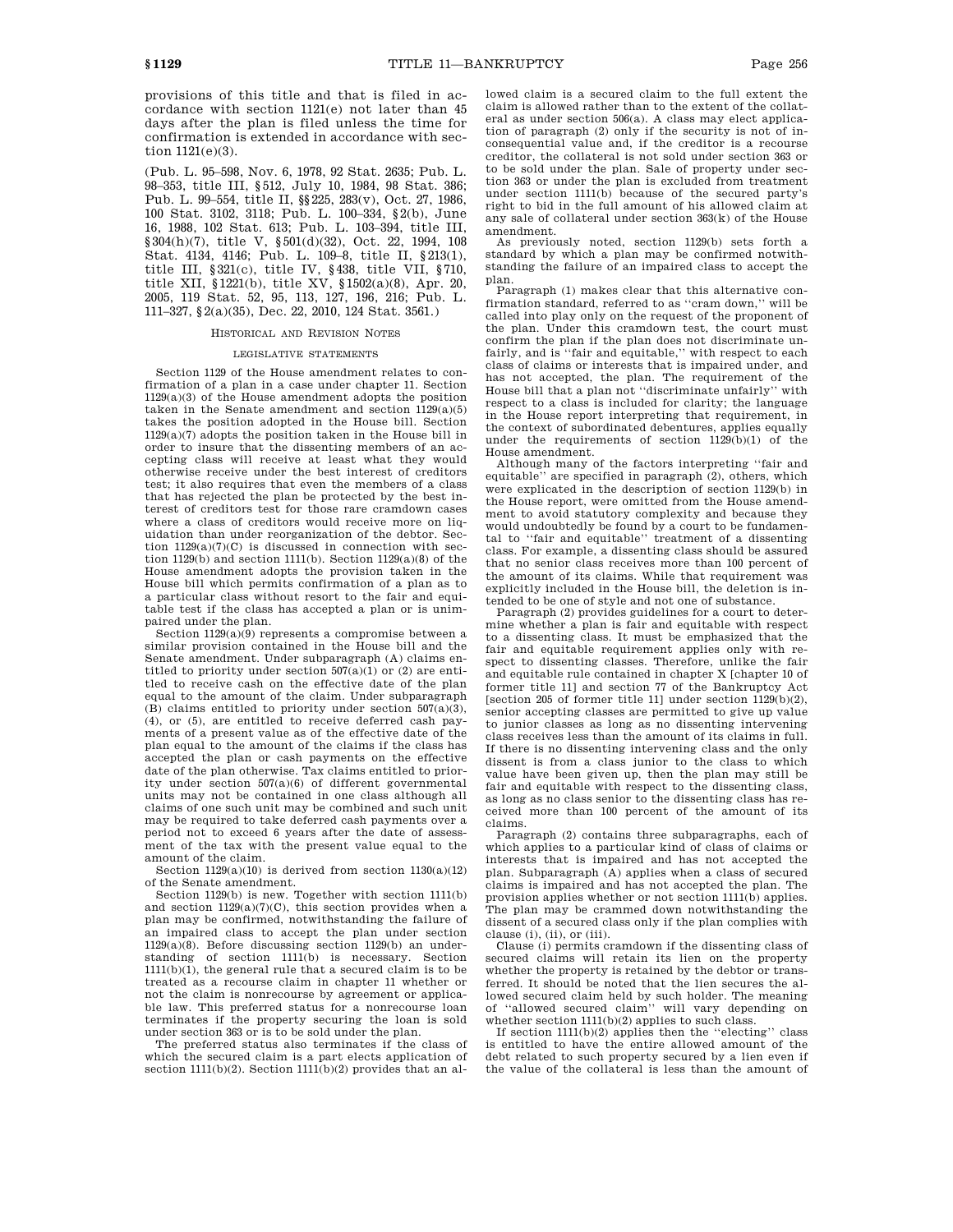the debt. In addition, the plan must provide for the holder to receive, on account of the allowed secured claims, payments, either present or deferred, of a principal face amount equal to the amount of the debt and of a present value equal to the value of the collateral.

For example, if a creditor loaned \$15,000,000 to a debtor secured by real property worth \$18,000,000 and the value of the real property had dropped to \$12,000,000 by the date when the debtor commenced a proceeding under chapter 11, the plan could be confirmed notwithstanding the dissent of the creditor as long as the lien remains on the collateral to secure a \$15,000,000 debt, the face amount of present or extended payments to be made to the creditor under the plan is at least \$15,000,000, and the present value of the present or deferred payments is not less than \$12,000,000. The House report accompanying the House bill described what is meant by ''present value''.

Clause (ii) is self explanatory. Clause (iii) requires the court to confirm the plan notwithstanding the dissent of the electing secured class if the plan provides for the realization by the secured class of the indubitable equivalents of the secured claims. The standard of ''indubitable equivalents'' is taken from *In re Murel Holding Corp*., 75 F.2d 941 (2d Cir. 1935) (Learned Hand, Jr.).

Abandonment of the collateral to the creditor would clearly satisfy indubitable equivalence, as would a lien on similar collateral. However, present cash payments less than the secured claim would not satisfy the standard because the creditor is deprived of an opportunity to gain from a future increase in value of the collateral. Unsecured notes as to the secured claim or equity securities of the debtor would not be the indubitable equivalent. With respect to an oversecured creditor, the secured claim will never exceed the allowed claim.

Although the same language applies, a different result pertains with respect to a class of secured claims to which section 1111(b)(2) does not apply. This will apply to all claims secured by a right of setoff. The court must confirm the plan notwithstanding the dissent of such a class of secured claims if any of three alternative requirements is met. Under clause (i) the plan may be confirmed if the class retains a right of setoff or a lien securing the allowed secured claims of the class and the holders will receive payments of a present value equal to the allowed amount of their secured claims. Contrary to electing classes of secured creditors who retain a lien under subparagraph  $(A)(i)(I)$ to the extent of the entire claims secured by such lien, nonelecting creditors retain a lien on collateral only to the extent of their allowed secured claims and not to the extent of any deficiency, and such secured creditors must receive present or deferred payments with a present value equal to the allowed secured claim, which in turn is only the equivalent of the value of the collateral under section 506(a).

Any deficiency claim of a nonelecting class of secured claims is treated as an unsecured claim and is not provided for under subparagraph (A). The plan may be confirmed under clause (ii) if the plan proposes to sell the property free and clear of the secured party's lien as long as the lien will attach to the proceeds and will receive treatment under clause (i) or (iii). Clause (iii) permits confirmation if the plan provides for the realization by the dissenting nonelecting class of secured claims of the indubitable equivalent of the secured

claims of such class. Contrary to an ''electing'' class to which section 1111(b)(2) applies, the nonelecting class need not be protected with respect to any future appreciation in value of the collateral since the secured claim of such a class is never undersecured by reason of section 506(a). Thus the lien secures only the value of interest of such creditor in the collateral. To the extent deferred payments exceed that amount, they represent interest. In the event of a subsequent default, the portion of the face amount of deferred payments representing unaccrued interest will not be secured by the lien.

Subparagraph (B) applies to a dissenting class of unsecured claims. The court must confirm the plan notwithstanding the dissent of a class of impaired unsecured claims if the plan provides for such claims to receive property with a present value equal to the allowed amount of the claims. Unsecured claims may receive any kind of ''property,'' which is used in its broadest sense, as long as the present value of the property given to the holders of unsecured claims is equal to the allowed amount of the claims. Some kinds of property, such as securities, may require difficult valuations by the court; in such circumstances the court need only determine that there is a reasonable likelihood that the property given the dissenting class of impaired unsecured claims equals the present value of such allowed claims.

Alternatively, under clause (ii), the court must confirm the plan if the plan provides that holders of any claims or interests junior to the interests of the dissenting class of impaired unsecured claims will not receive any property under the plan on account of such junior claims or interests. As long as senior creditors have not been paid more than in full, and classes of equal claims are being treated so that the dissenting class of impaired unsecured claims is not being discriminated against unfairly, the plan may be confirmed if the impaired class of unsecured claims receives less than 100 cents on the dollar (or nothing at all) as long as no class junior to the dissenting class receives anything at all. Such an impaired dissenting class may not prevent confirmation of a plan by objection merely because a senior class has elected to give up value to a junior class that is higher in priority than the impaired dissenting class of unsecured claims as long as the above safeguards are met.

Subparagraph (C) applies to a dissenting class of impaired interests. Such interests may include the interests of general or limited partners in a partnership, the interests of a sole proprietor in a proprietorship, or the interest of common or preferred stockholders in a corporation. If the holders of such interests are entitled to a fixed liquidation preference or fixed redemption price on account of such interests then the plan may be confirmed notwithstanding the dissent of such class of interests as long as it provides the holders property of a present value equal to the greatest of the fixed redemption price, or the value of such interests. In the event there is no fixed liquidation preference or redemption price, then the plan may be confirmed as long as it provides the holders of such interests property of a present value equal to the value of such interests. If the interests are ''under water'' then they will be valueless and the plan may be confirmed notwithstanding the dissent of that class of interests even if the plan provides that the holders of such interests will not receive any property on account of such interests.

Alternatively, under clause (ii), the court must confirm the plan notwithstanding the dissent of a class of interests if the plan provides that holders of any interests junior to the dissenting class of interests will not receive or retain any property on account of such junior interests. Clearly, if there are no junior interests junior to the class of dissenting interests, then the condition of clause (ii) is satisfied. The safeguards that no claim or interest receive more than 100 percent of the allowed amount of such claim or interest and that no class be discriminated against unfairly will insure that the plan is fair and equitable with respect to the dissenting class of interests.

Except to the extent of the treatment of secured claims under subparagraph (A) of this statement, the House report remains an accurate description of confirmation of section 1129(b). Contrary to the example contained in the Senate report, a senior class will not be able to give up value to a junior class over the dissent of an intervening class unless the intervening class receives the full amount, as opposed to value, of its claims or interests.

One last point deserves explanation with respect to the admittedly complex subject of confirmation. Section 1129(a)(7)(C) in effect exempts secured creditors making an election under section  $1111(b)(2)$  from appli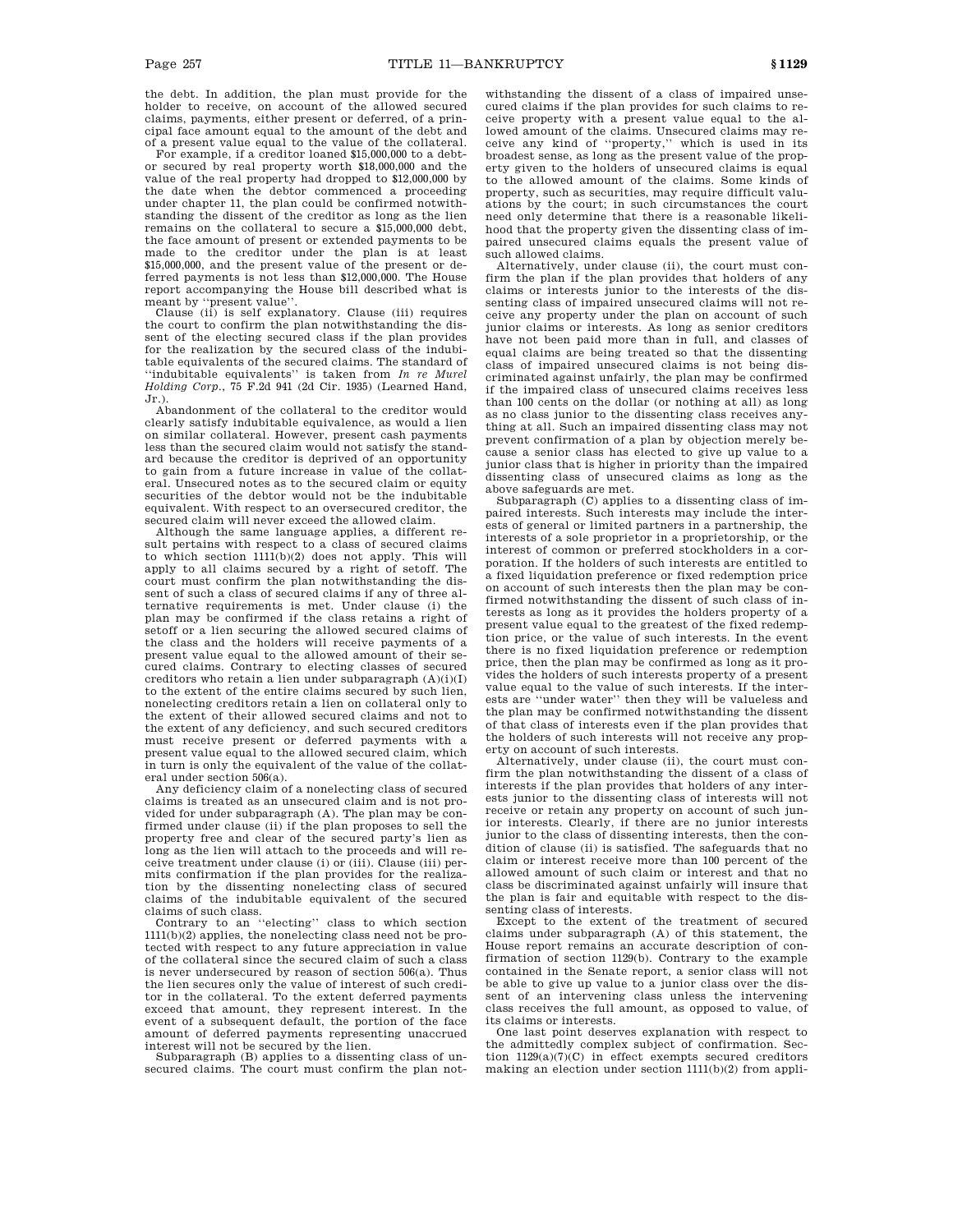cation of the best interest of creditors test. In the absence of an election the amount such creditors receive in a plan of liquidation would be the value of their collateral plus any amount recovered on the deficiency in the case of a recourse loan. However, under section 1111(b)(2), the creditors are given an allowed secured claim to the full extent the claim is allowed and have no unsecured deficiency. Since section 1129(b)(2)(A) makes clear that an electing class need receive payments of a present value only equal to the value of the collateral, it is conceivable that under such a ''cram down'' the electing creditors would receive nothing with respect to their deficiency. The advantage to the electing creditors is that they have a lien securing the full amount of the allowed claim so that if the value of the collateral increases after the case is closed, the deferred payments will be secured claims. Thus it is both reasonable and necessary to exempt such electing class from application of section  $1129(a)(7)$  as a logical consequence of permitting election under section 1111(b)(2).

Section 1131 of the Senate amendment is deleted as unnecessary in light of the protection given a secured creditor under section 1129(b) of the House amendment.

Payment of taxes in reorganizations: Under the provisions of section 1141 as revised by the House amendment, an individual in reorganization under chapter 11 will not be discharged from any debt, including prepetition tax liabilities, which are nondischargeable under section 523. Thus, an individual debtor whose plan of reorganization is confirmed under chapter 11 will remain liable for prepetition priority taxes, as defined in section 507, and for tax liabilities which receive no priority but are nondischargeable under section 523, including no return, late return, and fraud liabilities.

In the case of a partnership or a corporation in reorganization under chapter 11 of title 11, section 1141(d)(1) of the House amendment adopts a provision limiting the taxes that must be provided for in a plan before a plan can be confirmed to taxes which receive priority under section 507. In addition, the House amendment makes dischargeable, in effect, tax liabilities attributable to no return, late return, or fraud situations. The amendment thus does not adopt a shareholder continuity test such as was contained in section 1141(d)(2)(A)(iii) of the Senate amendment. However, the House amendment amends section 1106, relating to duties of the trustee, to require the trustee to furnish, on request of a tax authority and without personal liability, information available to the trustee concerning potential prepetition tax liabilities for unfiled returns of the debtor. Depending on the condition of the debtor's books and records, this information may include schedules and files available to the business. The House amendment also does not prohibit a tax authority from disallowing any tax benefit claimed after the reorganization if the item originated in a deduction, credit, or other item improperly reported before the reorganization occurred. It may also be appropriate for the Congress to consider in the future imposing civil or criminal liability on corporate officers for preparing a false or fraudulent tax return. The House amendment also contemplates that the Internal Revenue Service will monitor the relief from liabilities under this provision and advise the Congress if, and to the extent, any significant tax abuse may be resulting from the provision.

Medium of payment of taxes: Federal, State, and local taxes incurred during the administration period of the estate, and during the ''gap'' period in an involuntary case, are to be paid solely in cash. Taxes relating to third priority wages are to be paid, under the general rules, in cash on the effective date of the plan, if the class has not accepted the plan, in an amount equal to the allowed amount of the claim. If the class has accepted the plan, the taxes must be paid in cash but the payments must be made at the time the wages are paid which may be paid in deferred periodic installments having a value, on the effective date of the plan, equal to the allowed amount of the tax claims. Prepetition taxes entitled to sixth priority under section  $507(a)(6)$  also must be paid in cash, but the plan may

also permit the debtor whether a corporation, partnership, or an individual, to pay the allowed taxes in installments over a period not to exceed 6 years following the date on which the tax authority assesses the tax liability, provided the value of the deferred payments representing principal and interest, as of the effective date of the plan, equals the allowed amount of the tax claim.

The House amendment also modifies the provisions of both bills dealing with the time when tax liabilities of a debtor in reorganization may be assessed by the tax authority. The House amendment follows the Senate amendment in deleting the limitation in present law under which a priority tax assessed after a reorganization plan is confirmed must be assessed within 1 year after the date of the filing of the petition. The House amendment specifies broadly that after the bankruptcy court determines the liability of the estate for a prepetition tax or for an administration period tax, the governmental unit may thereafter assess the tax against the estate, debtor, or successor to the debtor. The party to be assessed will, of course, depend on whether the case is under chapter 7, 11, or 13, whether the debtor is an individual, partnership, or a corporation, and whether the court is determining an individual debtor's personal liability for a nondischargeable tax. Assessment of the tax may only be made, however, within the limits of otherwise applicable law, such as

the statute of limitations under the tax law. Tax avoidance purpose: The House bill provided that no reorganization plan may be approved if the principal purpose of the plan is the avoidance of taxes. The Senate amendment modified the rule so that the bankruptcy court need make a determination of tax avoidance purpose only if it is asked to do so by the appropriate tax authority. Under the Senate amendment, if the tax authority does not request the bankruptcy court to rule on the purpose of the plan, the tax authority would not be barred from later asserting a tax avoidance motive with respect to allowance of a deduction or other tax benefit claimed after the reorganization. The House amendment adopts the substance of the Senate amendment, but does not provide a basis by which a tax authority may collaterally attack confirmation of a plan of reorganization other than under section 1144.

### SENATE REPORT NO. 95–989

[Section 1130 (enacted as section 1129)] Subsection (a) enumerates the requirement governing confirmation of a plan. The court is required to confirm a plan if and only if all of the requirements are met.

Paragraph (1) requires that the plan comply with the applicable provisions of chapter 11, such as sections 1122 and 1123, governing classification and contents of plan.

Paragraph (2) requires that the proponent of the plan comply with the applicable provisions of chapter 11,

such as section 1125 regarding disclosure. Paragraph (3) requires that the plan have been proposed in good faith, and not by any means forbidden by law.

Paragraph (4) is derived from section 221 of chapter X [section 621 of former title 11]. It requires that any payment made or promised by the proponent, the debtor, or person issuing securities or acquiring property under the plan, for services or for costs and expenses in, or in connection with the case, or in connection with the plan and incident to the case, be disclosed to the court. In addition, any payment made before confirmation must have been reasonable, and any payment to be fixed after confirmation must be subject to the approval of the court as reasonable.

Paragraph (5) is also derived from section 221 of chapter X [section 621 of former title 11]. It requires the plan to disclose the identity and affiliations of any individual proposed to serve, after confirmation, as a director, officer, or voting trustee of the reorganized debtor. The appointment to or continuance in one of these offices by the individual must be consistent with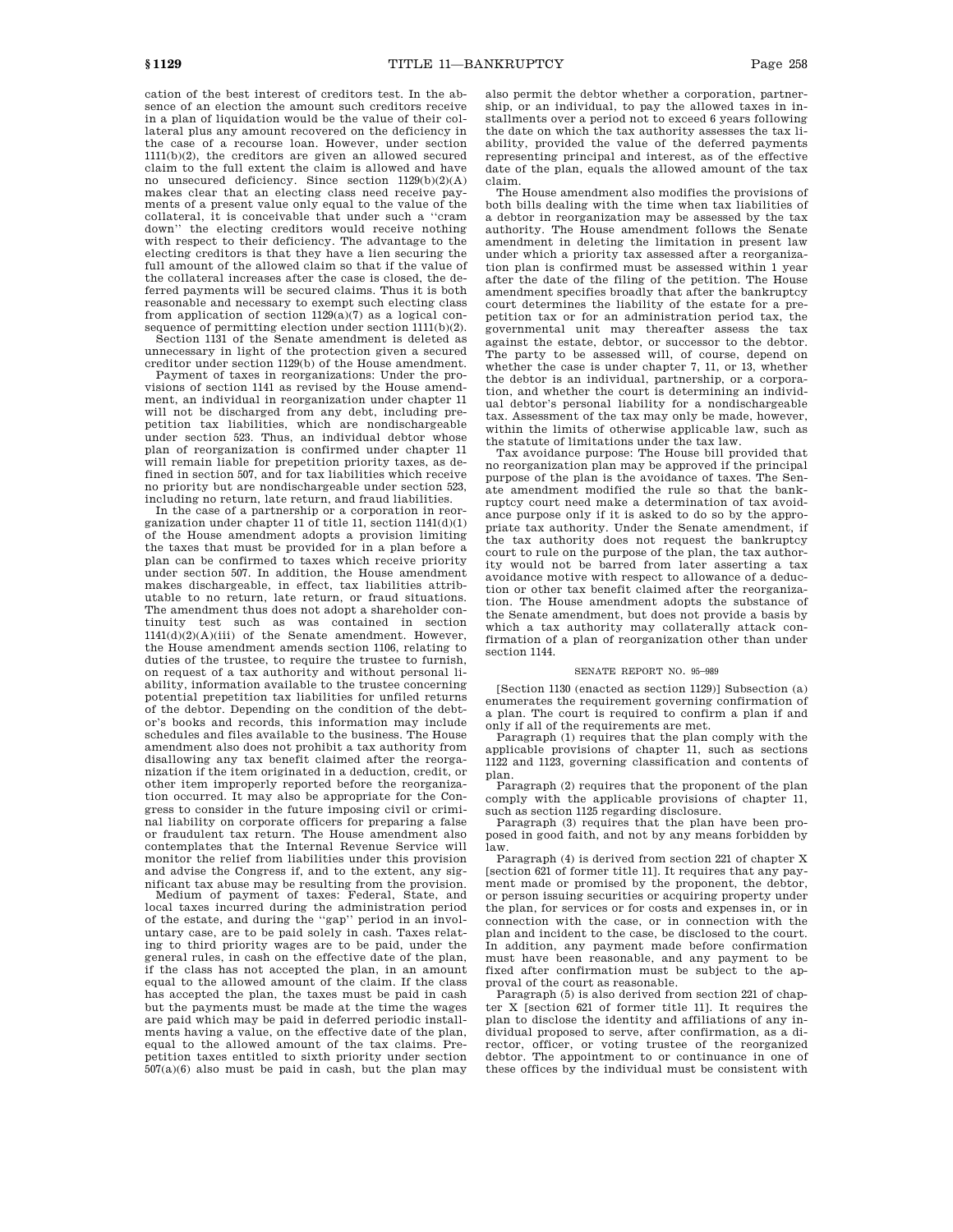the interests of creditors and equity security holders and with public policy. The plan must also disclose the identity of any insider that will be employed or retained by the reorganized debtor, and the nature of any compensation to be paid to the insider.

Paragraph (6) permits confirmation only if any regulatory commission that will have jurisdiction over the debtor after confirmation of the plan has approved any rate change provided for in the plan. As an alternative, the rate change may be conditioned on such approval.

Paragraph (7) provides that in the case of a public company the court shall confirm the plan if it finds the plan to be fair and equitable and the plan either (1) has been accepted by classes of claims or interests as provided in section 1126, or (2), if not so accepted, satisfies the requirements of subsection (b) of this section.

Paragraphs (8) and (9) apply only in nonpublic cases. Paragraph (8) does not apply the fair and equitable standards in two situations. The first occurs if there is unanimous consent of all affected holders of claims and interests. It is also sufficient for purposes of confirmation if each holder of a claim or interest receives or retains consideration of a value, as of the effective date of the plan, that is not less than each would have or receive if the debtor were liquidated under chapter 7 of this title. This standard adapts the test of ''best interest of creditors'' as interpreted by the courts under chapter XI [chapter 11 of former title 11]. It is given broader application in chapter 11 of this title since a plan under chapter 11 may affect not only unsecured claims but secured claims and stock as well.

Under paragraph (9)(A), if a class of claims or interests has not accepted the plan, the court will confirm the plan if, for the dissenting class and any class of equal rank, the negotiated plan provides in value no less than under a plan that is fair and equitable. Such review and determination are not required for any other classes that accepted the plan.

Paragraph (9)(A) would permit a senior creditor to adjust his participation for the benefit of stockholders. In such a case, junior creditors, who have not been satisfied in full, may not object if, absent the ''give-up'', they are receiving all that a fair and equitable plan would give them. To illustrate, suppose the estate is valued at \$1.5 million and claims and stock are:

| Claims<br>and stock<br>(millions) | Equity<br>(millions) |
|-----------------------------------|----------------------|
| \$1.2<br>.5                       | \$12                 |
| 17                                | 1.5                  |

<sup>1</sup> No value.

Under the plan, the senior creditor gives up \$100,000 in value for the benefit of stockholders as follows:

| Millions |
|----------|
|          |
|          |

If the junior creditors dissent, the court may nevertheless confirm the plan since under the fair and equitable standard they had an equity of only \$300,000 and the allocation to equity security holders did not affect them.

Paragraph (9)(A) provides a special alternative with respect to secured claims. A plan may be confirmed against a dissenting class of secured claims if the plan or order of confirmation provides for the realization of their security (1) by the retention of the property subject to such security; (2) by a sale of the property and transfer of the claim to the proceeds of sale if the secured creditors were permitted to bid at the sale and set off against the purchase price up to the allowed amount of their claims; or (3) by such other method that will assure them the realization of the indubitable

equivalent of the allowed amount of their secured claims. The indubitable equivalent language is intended to follow the strict approach taken by Judge Learned Hand in *In Re Murel Holding Corp*. 75, F.2d 941 (2nd Cir. 1935).

Paragraph (9)(B) provides that, if a class of claims or interests is excluded from participation under the plan, the court may nevertheless confirm the plan if it determines that no class on a parity with or junior to such participates under the plan. In the previous illustration, no confirmation would be permitted if the negotiated plan would grant a participation to stockholders but nothing for junior creditors. As noted elsewhere, by reason of section 1126(g), an excluded class is a dissenting class under section 1130.

Paragraph (10) states that, to be confirmed, the plan must provide that each holder of a claim under section 507 will receive property, as therein noted, of a value equal to the allowed amount of the claim. There are two exceptions: (A) The holder thereof may agree to a different settlement in part or in whole; (B) where a debtor's business is reorganized under chapter 11, this provision requires that taxes entitled to priority (including administrative claims or taxes) must be paid in cash not later than 120 days after the plan is confirmed, unless the Secretary of the Treasury agrees to other terms or kinds of payment. The bill, as introduced, required full payment in cash within 60 days after the plan is confirmed.

Paragraph (11) requires a determination regarding feasibility of the plan. It is a slight elaboration of the law that has developed in the application of the word ''feasible'' in Chapter X of the present Act [chapter 10 of former title 11].

Paragraph (12) requires that at least one class must accept the plan, but any claims or interests held by insiders are not to be included for purposes of determining the number and amount of acceptances.

Subsection (b) provides that if, in the case of a public company, the plan meets the requirements of subsection (a) (except paragraphs (8) and (9) which do not apply to such a company), the court is to confirm the plan if the plan or the order of confirmation provides adequate protection for the realization of the value of the claims or interests of each class not accepting the plan. The intent is to incorporate inclusively, as a guide to the meaning of subsection (a) the provisions of section  $216(7)$  ([former] 11 U.S.C.  $616(7)$ ) with respect to claims and section 216(8) ([former] 11 U.S.C. 616(8)) with respect to equity security interests.

Under subsection (c) the court may confirm only one plan, unless the order of confirmation has been revoked under section 1144. If the requirements for confirmation are met with respect to more than one plan, the court shall consider the preferences of creditors and stockholders in deciding which plan to confirm.

Subsection (d) provides that the bankruptcy court may not confirm a plan of reorganization if its principal purpose is the avoidance of taxes or the avoidance of section 5 of the Securities Act of 1933 (15 U.S.C. 77e). This rules modifies a similar provision of present law (section 269 of the Bankruptcy Act [section 669 of former title 11]).

### HOUSE REPORT NO. 95–595

Paragraph (7) [of subsec. (a)] incorporates the former ''best interest of creditors'' test found in chapter 11, but spells out precisely what is intended. With respect to each class, the holders of the claims or interests of that class must receive or retain under the plan on account of those claims or interest property of a value, as of the effective date of the plan, that is not less than the amount that they would so receive or retain if the debtor were liquidated under chapter 7 on the effective date of the plan.

In order to determine the hypothetical distribution in a liquidation, the court will have to consider the various subordination provisions of proposed 11 U.S.C. 510, 726(a)(3), 726(a)(4), and the postponement provisions of proposed 11 U.S.C. 724. Also applicable in appropriate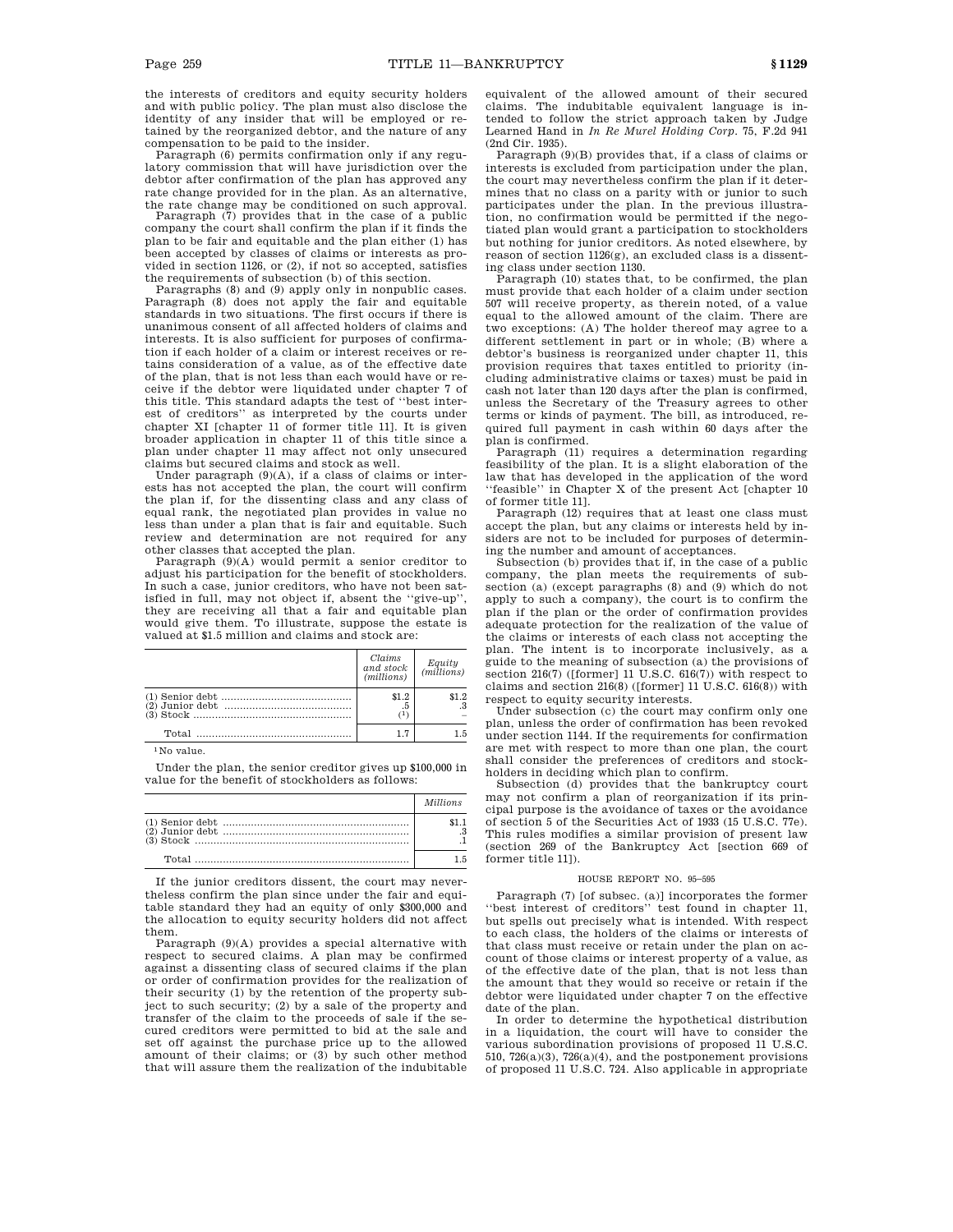cases will be the rules governing partnership distributions under proposed 11 U.S.C. 723, and distributions of community property under proposed 11 U.S.C. 726(c). Under subparagraph (A), a particular holder is permitted to accept less than liquidation value, but his acceptance does not bind the class.

Property under subparagraph (B) may include securities of the debtor. Thus, the provision will apply in cases in which the plan is confirmed under proposed 11 U.S.C. 1129(b).

Paragraph (8) is central to the confirmation standards. It requires that each class either have accepted the plan or be unimpaired.

Paragraph (9) augments the requirements of paragraph (8) by requiring payment of each priority claim in full. It permits payments over time and payment other than in cash, but payment in securities is not intended to be permitted without consent of the priority claimant even if the class has consented. It also permits a particular claimant to accept less than full payment.

Subsection (b) permits the court to confirm a plan notwithstanding failure of compliance with paragraph (8) of subsection (a). The plan must comply with all other paragraphs of subsection (a), including paragraph (9). This subsection contains the so-called cramdown. It requires simply that the plan meet certain standards of fairness to dissenting creditors or equity security holders. The general principle of the subsection permits confirmation notwithstanding nonacceptance by an impaired class if that class and all below it in priority are treated according to the absolute priority rule. The dissenting class must be paid in full before any junior class may share under the plan. If it is paid in full, then junior classes may share. Treatment of classes of secured creditors is slightly different because they do not fall in the priority ladder, but the principle is the same.

Specifically, the court may confirm a plan over the objection of a class of secured claims if the members of that class are unimpaired or if they are to receive under the plan property of a value equal to the allowed amount of their secured claims, as determined under proposed 11 U.S.C. 506(a). The property is to be valued as of the effective date of the plan, thus recognizing the time-value of money. As used throughout this subsection, "property" includes both tangible and intangible property, such as a security of the debtor or a successor to the debtor under a reorganization plan.

The court may confirm over the dissent of a class of unsecured claims, including priority claims, only if the members of the class are unimpaired, if they will receive under the plan property of a value equal to the allowed amount of their unsecured claims, or if no class junior will share under the plan. That is, if the class is impaired, then they must be paid in full or, if paid less than in full, then no class junior may receive anything under the plan. This codifies the absolute priority rule from the dissenting class on down.

With respect to classes of equity, the court may confirm over a dissent if the members of the class are unimpaired, if they receive their liquidation preference or redemption rights, if any, or if no class junior shares under the plan. This, too, is a codification of the absolute priority rule with respect to equity. If a partnership agreement subordinates limited partners to general partners to any degree, then the general principles of paragraph (3) of this subsection would apply to prevent the general partners from being squeezed out.

One requirement applies generally to all classes before the court may confirm under this subsection. No class may be paid more than in full.

The partial codification of the absolute priority rule here is not intended to deprive senior creditor of compensation for being required to take securities in the reorganized debtor that are of an equal priority with the securities offered to a junior class. Under current law, seniors are entitled to compensation for their loss of priority, and the increased risk put upon them by being required to give up their priority will be reflected in a lower value of the securities given to them than

the value of comparable securities given to juniors that have not lost a priority position.

Finally, the proponent must request use of this subsection. The court may not confirm notwithstanding nonacceptance unless the proponent requests and the court may then confirm only if subsection (b) is complied with. The court may not rewrite the plan.

A more detailed explanation follows:

The test to be applied by the court is set forth in the various paragraphs of section 1129(b). The elements of the test are new[,] departing from both the absolute priority rule and the best interests of creditors tests found under the Bankruptcy Act [former title 11]. The court is not permitted to alter the terms of the plan. It must merely decide whether the plan complies with the requirements of section 1129(b). If so, the plan is confirmed, if not the plan is denied confirmation.

The procedure followed is simple. The court examines each class of claims or interests designated under section  $1123(a)(1)$  to see if the requirements of section 1129(b) are met. If the class is a class of secured claims, then paragraph (1) contains two tests that must be complied with in order for confirmation to occur. First, under subparagraph (A), the court must be able to find that the consideration given under the plan on account of the secured claim does not exceed the allowed amount of the claim. This condition is not prescribed as a matter of law under section 1129(a), because if the secured claim is compensated in securities of the debtor, a valuation of the business would be necessary to determine the value of the consideration. While section 1129(a) does not contemplate a valuation of the debtor's business, such a valuation will almost always be required under section 1129(b) in order to determine the value of the consideration to be distributed under the plan. Once the valuation is performed, it becomes a simple matter to impose the criterion that no claim will be paid more than in full.

Application of the test under subparagraph (A) also requires a valuation of the consideration ''as of the effective date of the plan''. This contemplates a present value analysis that will discount value to be received in the future; of course, if the interest rate paid is equivalent to the discount rate used, the present value and face future value will be identical. On the other hand, if no interest is proposed to be paid, the present value will be less than the face future value. For example, consider an allowed secured claim of \$1,000 in a class by itself. One plan could propose to pay \$1,000 on account of this claim as of the effective date of the plan. Another plan could propose to give a note with a \$1,000 face amount due five years after the effective date of the plan on account of this claim. A third plan could propose to give a note in a face amount of \$1,000 due five years from the effective date of the plan plus six percent annual interest commencing on the effective date of the plan on account of this claim. The first plan clearly meets the requirements of subparagraph (A) because the amount received on account of the second claim has an equivalent present value as of the effective date of the plan equal to the allowed amount of such claim.

The second plan also meets the requirements of subparagraph (A) because the present value of the five years note as of the effective date of the plan will never exceed the allowed amount of the secured claim; the higher the discount rate, the less present value the note will have. Whether the third plan complies with subparagraph (A) depends on whether the discount rate is less than six percent. Normally, the interest rate used in the plan will be prima facie evidence of the discount rate because the interest rate will reflect an arms length determination of the risk of the security involved and feasibility considerations will tend to understate interest payments. If the court found the discount rate to be greater than or equal to the interest rate used in the plan, then subparagraph (A) would be complied with because the value of the note as of the effective date of the plan would not exceed the allowed amount of the second claim. If, however, the court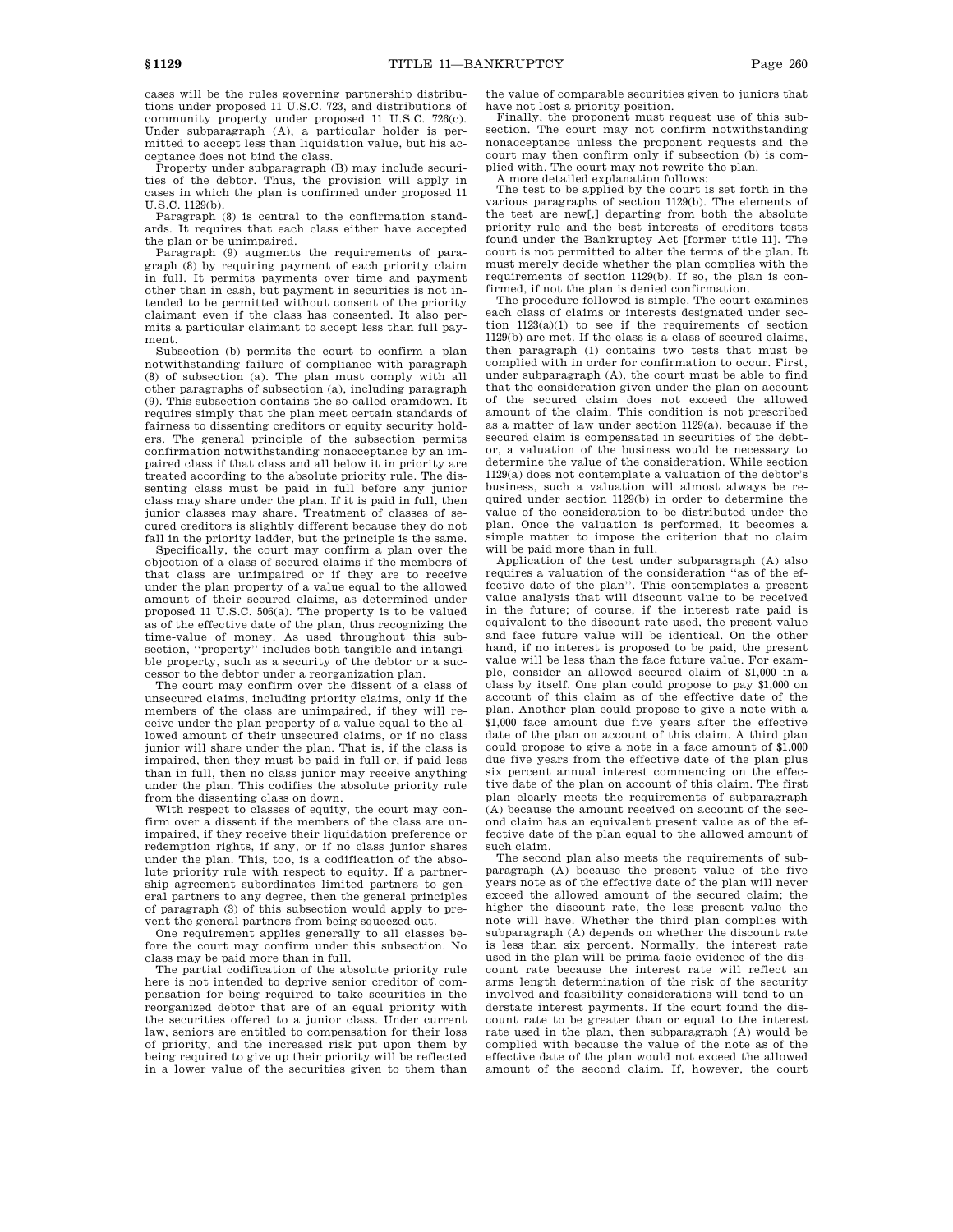found the discount rate to be less than the interest rate proposed under the plan, then the present value of the note would exceed \$1,000 and the plan would fail of confirmation. On the other hand, it is important to recognize that the future principal amount of a note in excess of the allowed amount of a secured claim may have a present value less than such allowed amount, if the interest rate under the plan is correspondingly less than the discount rate.

Even if the requirements of subparagraph (A) are complied with, the class of secured claims must satisfy one of the three clauses in paragraph (B) in order to pass muster. It is sufficient for confirmation if the class has accepted the plan, or if the claims of the class are unimpaired, or if each holder of a secured claim in the class will receive property of a value as of the effective date of the plan equal to the allowed amount of such claim (unless he has agreed to accept less). It is important to note that under section 506(a), the allowed amount of the secured claim will not include any extent to which the amount of such claim exceeds the value of the property securing such claim. Thus, instead of focusing on secured creditors or unsecured creditors, the statute focuses on secured claims and unsecured claims.

After the court has applied paragraph (1) to each class of secured claims, it then applies paragraph (2) to each class of unsecured claims. Again two separate components must be tested. Subparagraph (A) is identical with the test under section 1129(b)(1)(A) insofar as the holder of an unsecured claim is not permitted to receive property of a value as of the effective date of the plan on account of such claim that is greater than the allowed amount of such claim. In addition, subparagraph (B) requires compliance with one of four conditions. The conditions in clauses (i)–(iii) mirror the conditions of acceptance unimpairment, or full value found in connection with secured claims in section 1129(b)(1)(B).

The condition contained in section 1129(b)(2)(B)(iv) provides another basis for confirming the plan with respect to a class of unsecured claims. It will be of greatest use when an impaired class that has not accepted the plan is to receive less than full value under the plan. The plan may be confirmed under clause (iv) in those circumstances if the class is not unfairly discriminated against with respect to equal classes and if junior classes will receive nothing under the plan. The second criterion is the easier to understand. It is designed to prevent a senior class from giving up consideration to a junior class unless every intermediate class consents, is paid in full, or is unimpaired. This gives intermediate creditors a great deal of leverage in negotiating with senior or secured creditors who wish to have a plan that gives value to equity. One aspect of this test that is not obvious is that whether one class is senior, equal, or junior to another class is relative and not absolute. Thus from the perspective of trade creditors holding unsecured claims, claims of senior and subordinated debentures may be entitled to share on an equal basis with the trade claims. However, from the perspective of the senior unsecured debt, the subordinated debentures are junior.

This point illustrates the lack of precision in the first criterion which demands that a class not be unfairly discriminated against with respect to equal classes. From the perspective of unsecured trade claims, there is no unfair discrimination as long as the total consideration given all other classes of equal rank does not exceed the amount that would result from an exact aliquot distribution. Thus if trade creditors, senior debt, and subordinate debt are each owed \$100 and the plan proposes to pay the trade debt \$15, the senior debt \$30, and the junior debt \$0, the plan would not unfairly discriminate against the trade debt nor would any other allocation of consideration under the plan between the senior and junior debt be unfair as to the trade debt as long as the aggregate consideration is less than \$30. The senior debt could take \$25 and give up \$5 to the junior debt and the trade debt would have no cause to

complain because as far as it is concerned the junior debt is an equal class.

However, in this latter case the senior debt would have been unfairly discriminated against because the trade debt was being unfairly over-compensated; of course the plan would also fail unless the senior debt was unimpaired, received full value, or accepted the plan, because from its perspective a junior class received property under the plan. Application of the test from the perspective of senior debt is best illustrated by the plan that proposes to pay trade debt \$15, senior debt \$25, and junior debt \$0. Here the senior debt is being unfairly discriminated against with respect to the equal trade debt even though the trade debt receives less than the senior debt. The discrimination arises from the fact that the senior debt is entitled to the rights of the junior debt which in this example entitle the senior debt to share on a 2:1 basis with the trade debt.

Finally, it is necessary to interpret the first criterion from the perspective of subordinated debt. The junior debt is subrogated to the rights of senior debt once the senior debt is paid in full. Thus, while the plan that pays trade debt \$15, senior debt \$25, and junior debt \$0 is not unfairly discriminatory against the junior debt, a plan that proposes to pay trade debt \$55, senior debt \$100, and junior debt \$1, would be unfairly discriminatory. In order to avoid discriminatory treatment against the junior debt, at least \$10 would have to be received by such debt under those facts.

The criterion of unfair discrimination is not derived from the fair and equitable rule or from the best interests of creditors test. Rather it preserves just treatment of a dissenting class from the class's own perspective.

If each class of secured claims satisfies the requirements of section 1129(b)(1) and each class of unsecured claims satisfies the requirements of section 1129(b)(2), then the court must still see if each class of interests satisfies section 1129(b)(3) before the plan may be confirmed. Again, two separate criteria must be met. Under subparagraph (A) if the interest entitles the holder thereof to a fixed liquidation preference or if such interest may be redeemed at a fixed price, then the holder of such interest must not receive under the plan on account of such interest property of a value as of the effective date of the plan greater than the greater of these two values of the interest. Preferred stock would be an example of an interest likely to have liquidation preference or redemption price.

If an interest such as most common stock or the interest of a general partnership has neither a fixed liquidation preference nor a fixed redemption price, then the criterion in subparagraph (A) is automatically fulfilled. In addition subparagraph (B) contains five clauses that impose alternative conditions of which at least one must be satisfied in order to warrant confirmation. The first two clauses contain requirements of acceptance or unimpairment similar to the first two clauses in paragraphs  $(1)(B)$  and  $(2)(B)$ . Clause (iii) is similar to the unimpairment test contained in section 1124(3)(B), except that it will apply to cover the issuance securities of the debtor of a value as of the effective date of the plan equal to the greater of any fixed liquidation preference or redemption price. The fourth clause allows confirmation if junior interests are not compensated under the plan and the fifth clause allows confirmation if there are no junior interests. These clauses recognized that as long as senior classes receive no more than full payment, the objection of a junior class will not defeat confirmation unless a class junior to it is receiving value under the plan and the objecting class is impaired. While a determination of impairment may be made under section 1124(3)(B)(iii) without a precise valuation of the business when common stock is clearly under water, once section 1129(b) is used, a more detailed valuation is a necessary byproduct. Thus, if no property is given to a holder of an interest under the plan, the interest should be clearly worthless in order to find unimpairment under section 1124(3)(B)(iii) and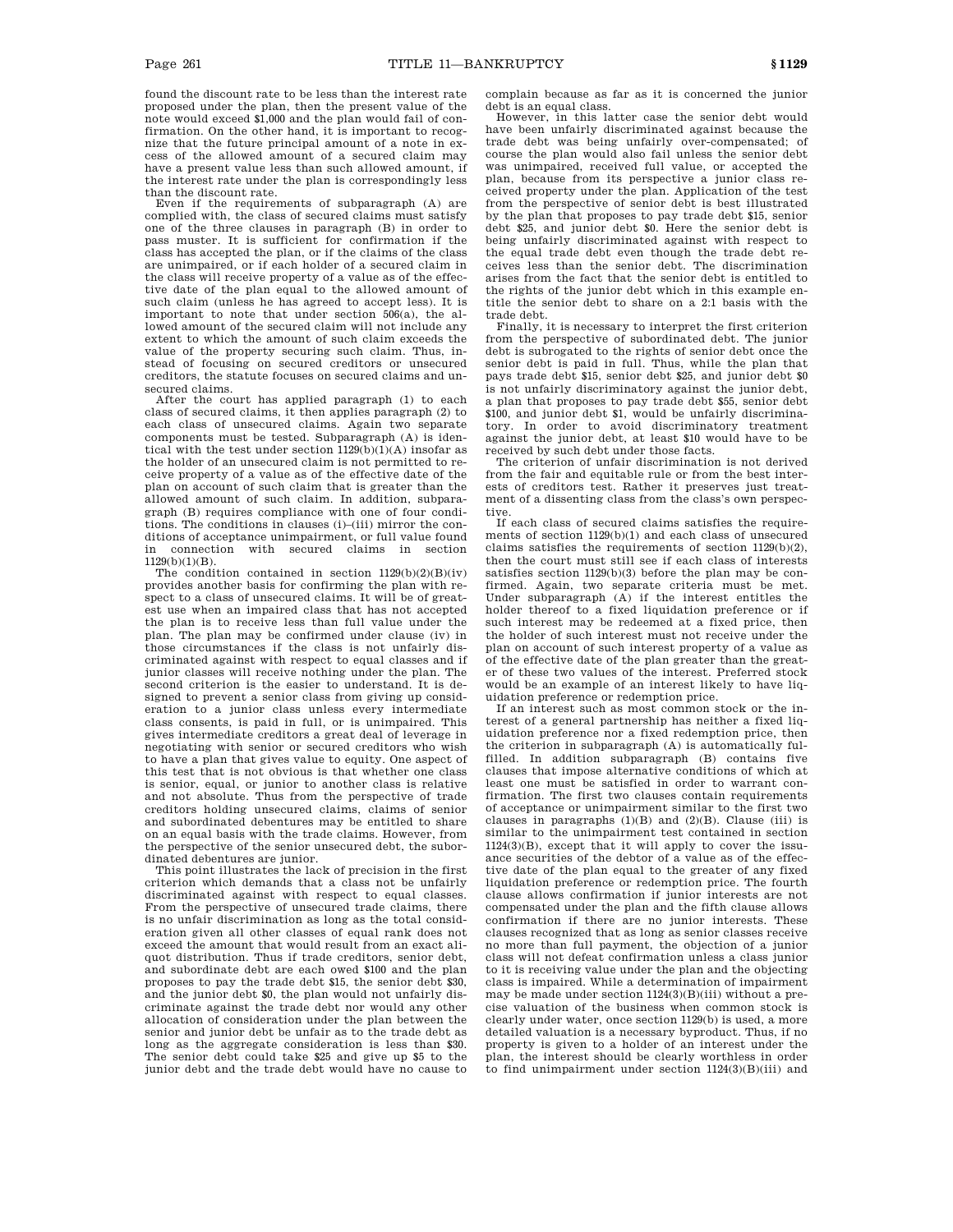section 1129(a)(8); otherwise, since a class of interests receiving no property is deemed to object under section 1126(g), the more precise valuation of section 1129(b) should be used.

If all of the requirements of section 1129(b) are complied with, then the court may confirm the plan subject to other limitations such as those found in section 1129(a) and (d).

Subsection (c) of section 1129 governs confirmation when more than one plan meets the requirements of the section. The court must consider the preferences of creditors and equity security holders in determining which plan to confirm.

Subsection (d) requires the court to deny confirmation if the principal purpose of the plan is the avoidance of taxes (through use of sections 346 and 1146, and applicable provisions of State law or the Internal Revenue Code [title 26] governing bankruptcy reorganizations) or the avoidance of section 5 of the Securities Act of 1933 [15 U.S.C. 77e] (through use of section 1145).

#### REFERENCES IN TEXT

Section 5 of the Securities Act of 1933, referred to in subsec. (d), is classified to section 77e of Title 15, Commerce and Trade.

#### AMENDMENTS

2010—Subsec. (a)(16). Pub. L. 111–327 substituted ''under the plan'' for ''of the plan''.

2005—Subsec. (a)(9)(A). Pub. L. 109–8, §1502(a)(8)(A), substituted " $507(a)(2)$  or  $507(a)(3)$ " for " $507(a)(1)$  or  $507(a)(2)$ ".

Subsec. (a)(9)(B). Pub. L. 109–8, §1502(a)(8)(B), substituted " $507(a)(1)$ " for " $507(a)(3)$ "

Subsec. (a) $(9)(C)$ . Pub. L. 109-8, §710(2), substituted ''regular installment payments in cash—'' and cls. (i) to (iii) for ''deferred cash payments, over a period not exceeding six years after the date of assessment of such claim, of a value, as of the effective date of the plan, equal to the allowed amount of such claim.

Subsec. (a)(9)(D). Pub. L. 109–8, §710(1), (3), added subpar. (D).

Subsec. (a)(14). Pub. L. 109–8, §213(1), added par. (14). Subsec. (a)(15). Pub. L. 109–8, §321(c)(1), added par.  $(15)$ .

Subsec. (a)(16). Pub. L. 109–8, §1221(b), added par. (16).

Subsec. (b)(2)(B)(ii). Pub. L. 109–8, §321(c)(2), inserted before period at end '', except that in a case in which the debtor is an individual, the debtor may retain property included in the estate under section 1115, subject to the requirements of subsection  $(a)(14)$  of this section''.

Subsec. (e). Pub. L. 109–8, §438, added subsec. (e). 1994—Subsec. (a)(4). Pub. L. 103–394, §501(d)(32)(A)(i),

substituted period for semicolon at end. Subsec. (a)(9)(B). Pub. L. 103–394, §304(h)(7)(i), sub-

stituted ",  $507(a)(6)$ , or  $507(a)(7)$ " for "or  $507(a)(6)$ ".

Subsec. (a)(9)(C). Pub. L. 103–394, §304(h)(7)(ii), substituted '' $507(a)(8)$ '' for '' $507(a)(7)$ ''.

Subsec. (a)(12). Pub. L. 103-394,  $\delta$ 501(d)(32)(A)(ii), inserted "of title 28" after "section 1930".

Subsec. (d). Pub. L. 103–394, §501(d)(32)(B), struck out ''(15 U.S.C. 77e)'' after ''Act of 1933''.

1988—Subsec. (a)(13). Pub. L. 100–334 added par. (13).

1986—Subsec. (a)(7). Pub. L. 99–554, §283(v)(1), struck

out ''of'' after ''to''. Subsec. (a)(9)(B). Pub. L. 99–554, §283(v)(2), inserted reference to section 507(a)(6).

Subsec. (a)(9)(C). Pub. L. 99–554, §283(y)(3), substituted  $(507(a)(7)$ " for  $(507(a)(6)$ ".

Subsec. (a)(12). Pub. L. 99–554, §225, added par. (12).

1984—Subsec. (a)(1), (2). Pub. L. 98–353, §512(a)(1), (2), substituted ''title'' for ''chapter''.

Subsec. (a)(4). Pub. L. 98–353, §512(a)(3), amended par. (4) generally. Prior to amendment, par. (4) read as follows: ''(A) Any payment made or promised by the proponent, by the debtor, or by a person issuing securities or acquiring property under the plan, for services or for costs and expenses in, or in connection with, the case, or in connection with the plan and incident to the case, has been disclosed to the court; and (B)(i) any such payment made before confirmation of the plan is reasonable; or (ii) if such payment is to be fixed after confirmation of the plan, such payment is subject to the approval of the court as reasonable.''

Subsec. (a)(5)(A)(ii). Pub. L. 98-353, §512(a)(4), substituted ''; and'' for the period at the end.

Subsec.  $(a)(5)(B)$ . Pub. L. 98-353, §512 $(a)(5)$ , substituted 'the'' for "The"

Subsec. (a)(6). Pub. L. 98–353, §512(a)(6), inserted ''governmental'' after ''Any''.

Subsec. (a)(7). Pub. L. 98–353, §512(a)(7)(A), substituted ''of each impaired class of claims or interests'' for ''each class''.

Subsec. (a)(7)(B). Pub. L. 98–353, §512(a)(7)(B), substituted "holder's" for "creditor's".

Subsec. (a)(8). Pub. L. 98–353, §512(a)(8), inserted ''of claims or interests'' after ''each class''.

Subsec. (a)(10). Pub. L. 98–353, §512(a)(9), substituted ''If a class of claims is impaired under the plan, at least one class of claims that is impaired under the plan has accepted the plan, determined without including any acceptance of the plan by any insider'' for ''At least one class of claims has accepted the plan, determined without including any acceptance of the plan by any insider holding a claim of such class''.

Subsec. (b)(2)(A)(i)(I), (ii). Pub. L. 98–353, §512(b)(1), substituted ''liens'' for ''lien'' wherever appearing.

Subsec. (b)(2)(B)(ii). Pub. L. 98–353, §512(b)(2), inserted ''under the plan'' after ''retain''.

Subsec. (b)(2)(C)(i). Pub. L. 98–353, §512(b)(3), substituted ''interest'' for ''claim'', and ''or the value'' for ''and the value''.

Subsec. (d). Pub. L. 98–353, §512(c), inserted ''the application of'' and provisions requiring that in any hearing under this subsection, the governmental unit has the burden of proof on the issue of avoidance.

### EFFECTIVE DATE OF 2005 AMENDMENT

Amendment by section 1221(b) of Pub. L. 109–8 applicable to cases pending under this title on Apr. 20, 2005, or filed under this title on or after Apr. 20, 2005, with certain exceptions, see section 1221(d) of Pub. L. 109–8, set out as a note under section 363 of this title.

Amendment by sections 213(1), 321(c), 438, 710, and 1502(a)(8) of Pub. L. 109–8 effective 180 days after Apr. 20, 2005, and not applicable with respect to cases commenced under this title before such effective date, except as otherwise provided, see section 1501 of Pub. L. 109–8, set out as a note under section 101 of this title.

#### EFFECTIVE DATE OF 1994 AMENDMENT

Amendment by Pub. L. 103–394 effective Oct. 22, 1994, and not applicable with respect to cases commenced under this title before Oct. 22, 1994, see section 702 of Pub. L. 103–394, set out as a note under section 101 of this title.

### EFFECTIVE DATE OF 1988 AMENDMENT

Amendment by Pub. L. 100–334 effective June 16, 1988, but not applicable to cases commenced under this title before that date, see section 4 of Pub. L. 100–334, set out as an Effective Date note under section 1114 of this title.

## EFFECTIVE DATE OF 1986 AMENDMENT

Effective date and applicability of amendment by section 225 of Pub. L. 99–554 dependent upon the judicial district involved, see section 302(d), (e) of Pub. L. 99–554, set out as a note under section 581 of Title 28, Judiciary and Judicial Procedure.

Amendment by section 283 of Pub. L. 99–554 effective 30 days after Oct. 27, 1986, see section 302(a) of Pub. L. 99–554.

### EFFECTIVE DATE OF 1984 AMENDMENT

Amendment by Pub. L. 98–353 effective with respect to cases filed 90 days after July 10, 1984, see section